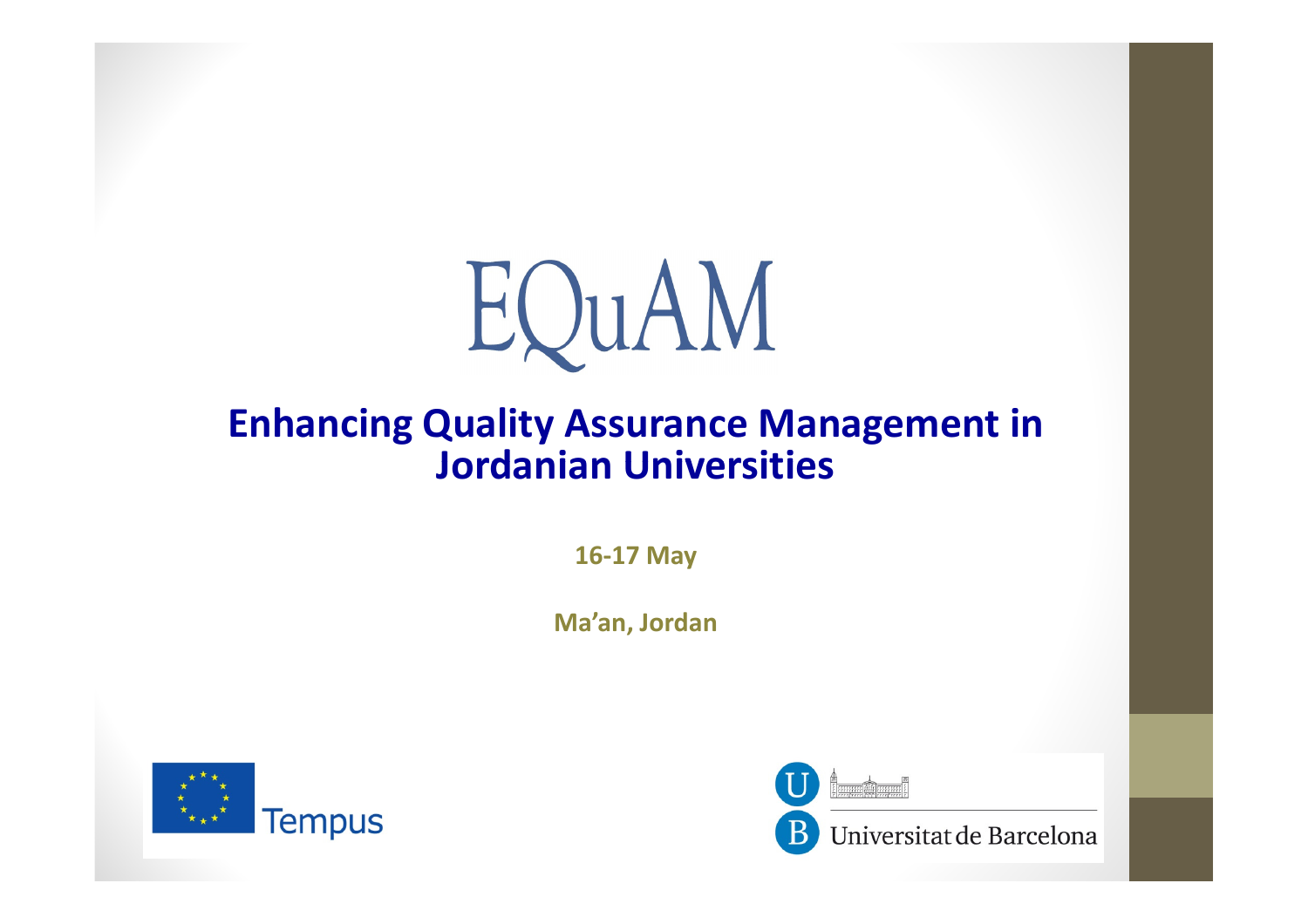EQuAM: What is it? What its principal objective is?

A) Tempus Project

B) To improve management of quality assurance and enhance the capacity of quality assurance bureaus in universities in Jordan.



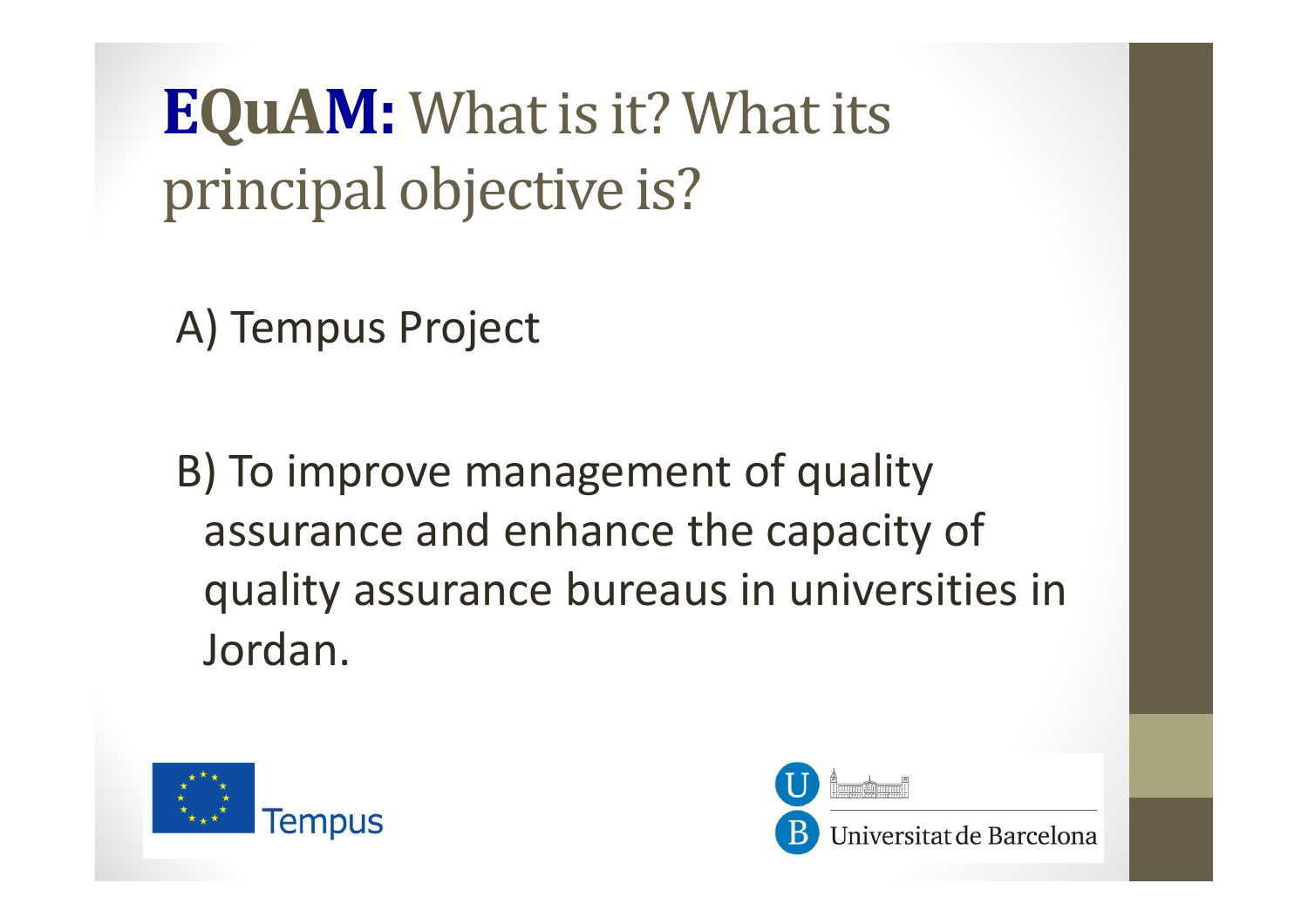# EQuAM: HOW?

- Sate of the Art in EU and in Jordan
- Matching Excercies Round Tables Survey
- Outcome: Gap Analysis Report white paper with **QA** Principles
- Development of QA model and piloting
- Workshops / 3 pilots
- Outcome: QA Model
- Capacity building + Implementation
- (Training Seminars + Setting up QB)
- Outcome: QA MODEL implemented QB



F1

F2

F3

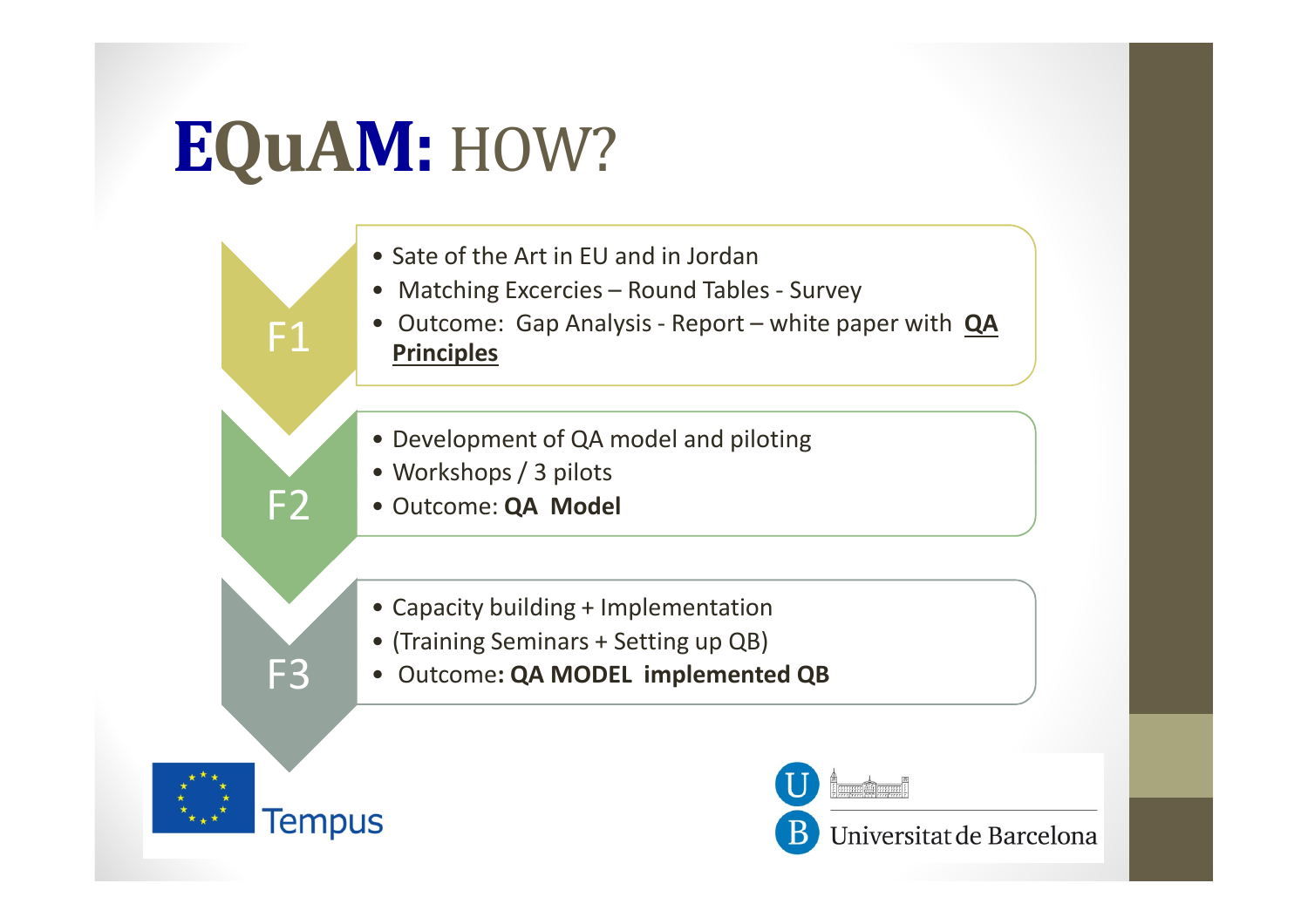### EQuAM: WORK PACKAGES

| <b>WP</b>      | <b>Type of WP</b>    | <b>Title</b>                                                            | <b>Start</b><br>month | <b>End</b><br>month |
|----------------|----------------------|-------------------------------------------------------------------------|-----------------------|---------------------|
| 1              | Development          | Scoping and Analysis of Quality Assurance<br><b>Practices in Jordan</b> | $\overline{4}$        | 9                   |
| $\overline{2}$ | <b>Development</b>   | State-of-the-Art European QA                                            | 3                     | 7                   |
| 3              | <b>Development</b>   | <b>Development of Quality Assurance</b><br><b>Managemeint Model</b>     | 11                    | 21                  |
| $\overline{4}$ | Development          | Piloting of Internal QA Management Model in<br>Jordan                   | 23                    | 27                  |
| 5              | Development          | <b>Capacity Building and Empowering QABs</b>                            | 27                    | 33                  |
| 6              | <b>Dissemination</b> | <b>Target Dissemination and Sustainability</b>                          | $\overline{2}$        | 36                  |
| $\overline{7}$ | <b>Quality plan</b>  | <b>Monitoring and Impact Evaluation</b>                                 | 3                     | 35                  |
| 8              | Management           | <b>Management</b>                                                       |                       | 36                  |
| 9              | Exploitation         | Multiplier effect                                                       | 20                    | 36                  |



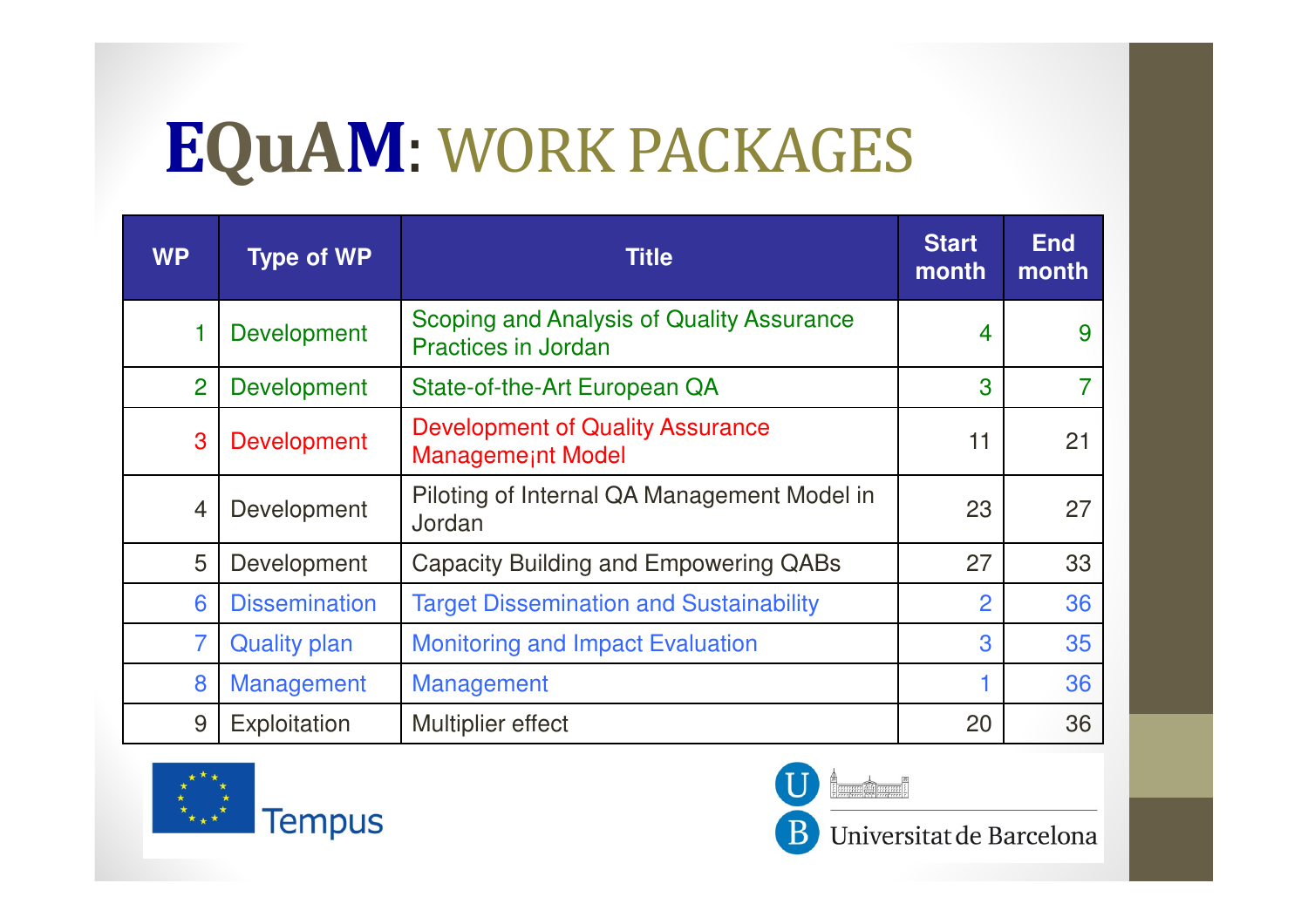# EQuAM: YEAR 1 (PART 1)

#### Matching Excercices at EU Universities (W2)

- •January: Barcelona
- •February: Rome

Outcome: March: Reports done by participants

#### Survey in Jordan (W1)

• HEAC – PSUT - HU

Outcome: March: Report

#### Round tables

- •Mach April : EU state of QA in Brussels
- •May: Gap Analysis Workshop in Ma´an

Outcome: July White Paper on QA in JORDAN





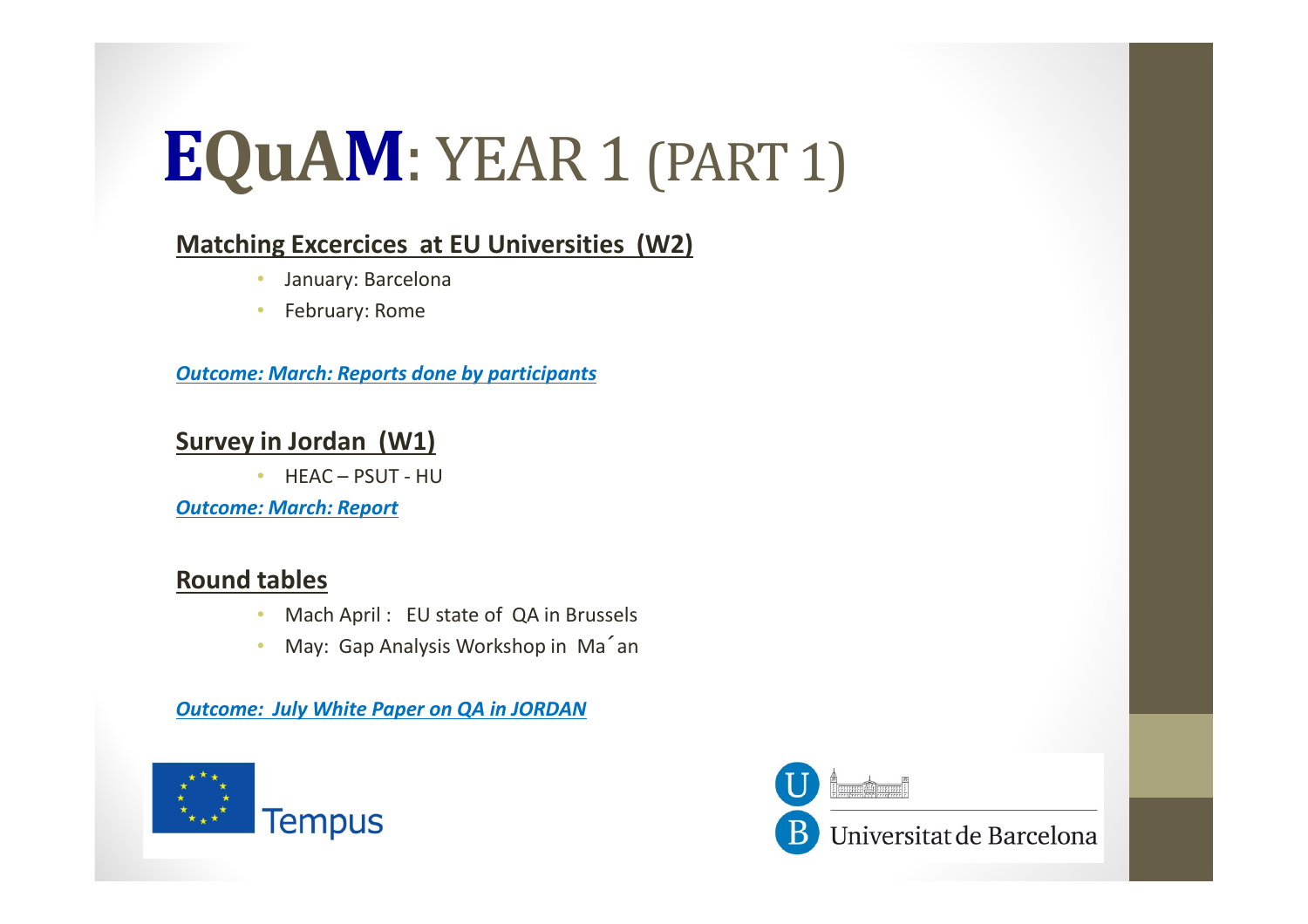### EQuAM: YEAR 1 (Part 2)

Worskshop on QA principles (W3)

• September/October - JordanOutcome: Report on QA Principles (ANECA – HEAC) .

YEAR 1 - MAIN OUTCOME:

NOVEMBER – DECEMBER: DEVELOPMENT AND PRESENTATION OF QA GUIDELINES (ANECA)